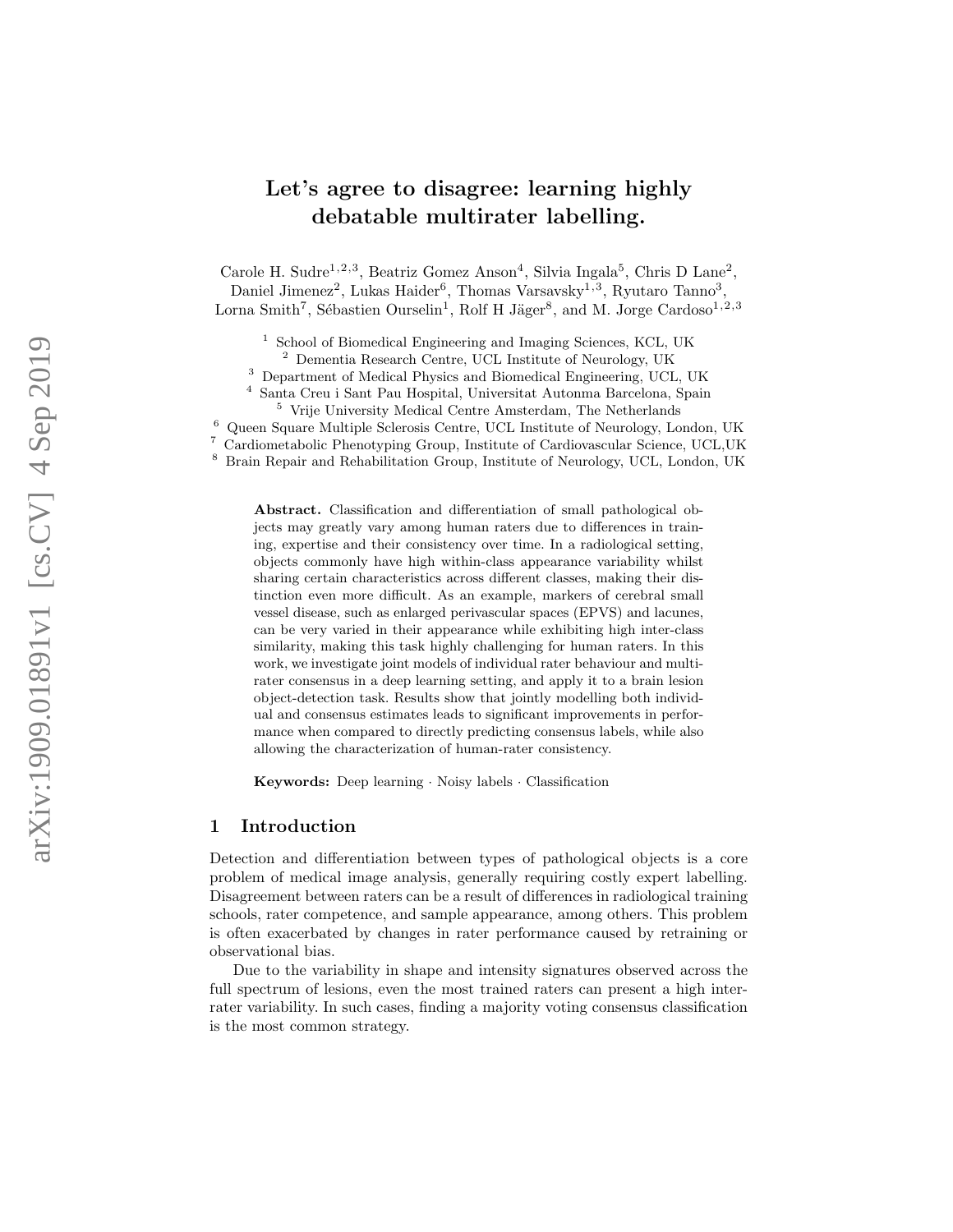When classifying objects into multiple classes, it is often more complex to separate all object types directly, than it is to first detect all pathological objects followed by their classification, as some class decision boundaries are easier than others. This sequential detection/classification problem is, for instance, present in the context of age-related vascular changes in which macroscopic alterations can be observed on structural MR images. Among these observed changes, small elements such as enlarged perivascular spaces (EPVS) and lacunes are observed on similar image sequences [\[9\]](#page-8-0). EPVS, often associated with concomitant neuropathology and deleterious clinical outcome [\[5\]](#page-8-1), appear as fluid filled structures with a linear shape. However, because of their limited size  $(<10<sub>mm</sub>3)$  and highly variable appearance, EPVS instances are often confused with other concomitant lesions, such as lacunes. Because of this intrinsic uncertainty, the labelling of these small vascular lesions can be seen as a four-class problem, with classes 'EPVS', 'Lacune', 'Undetermined', and 'Nothing'. This classification problem suffers from two concomitant issues: a) class imbalance with a 100:1 ratio between EPVS and lacunes, and b) noisy labelling as a result of rater disagreement. Consensus labels are also problematic in this setting, as rater behaviour is nonrandom and samples are not truly independent.

In this work, we build on a previously described 3-dimensional multirater Regional Convolutional Neural Network (RCNN) model, used here as a lacune and EPVS object detection system. However, rather than only learning the consensus value or a single rater, we propose to jointly learn the consensus majority voting, the associated probability for each class, and each individual rater decision, so as to appropriately model highly debatable label predictions.

## 2 Related work and problem specificities

Many of the recent publications on classification with noisy labels assume independence between samples and noise, and a constant mislabelling probability [\[4\]](#page-8-2), which does not hold in the case of difficulty induced variability and rater shift. Strategies for classification in the presence of noise include sample re-weighting (importance reweighting) or curriculum-based sample selection [\[1,](#page-7-0) [3\]](#page-7-1). Other approaches, normally classed as label/classifier fusion, disentangle rater and label uncertainty either by iteratively favouring raters that agree with the consensus [\[10\]](#page-8-3), or by reducing sample correlation to construct a balanced classifier [\[2\]](#page-7-2). Lastly, the relationships between rater behaviour can also be learned through their confusion matrices [\[7\]](#page-8-4). Notably, most of these works focus on the problem of classification, where balanced sampling strategies can be employed, something that is not possible in a joint detection/classification model. In this work, we argue that combining majority voting predictions while learning individual rater behaviour allows for a better model of rater consistency and sample uncertainty.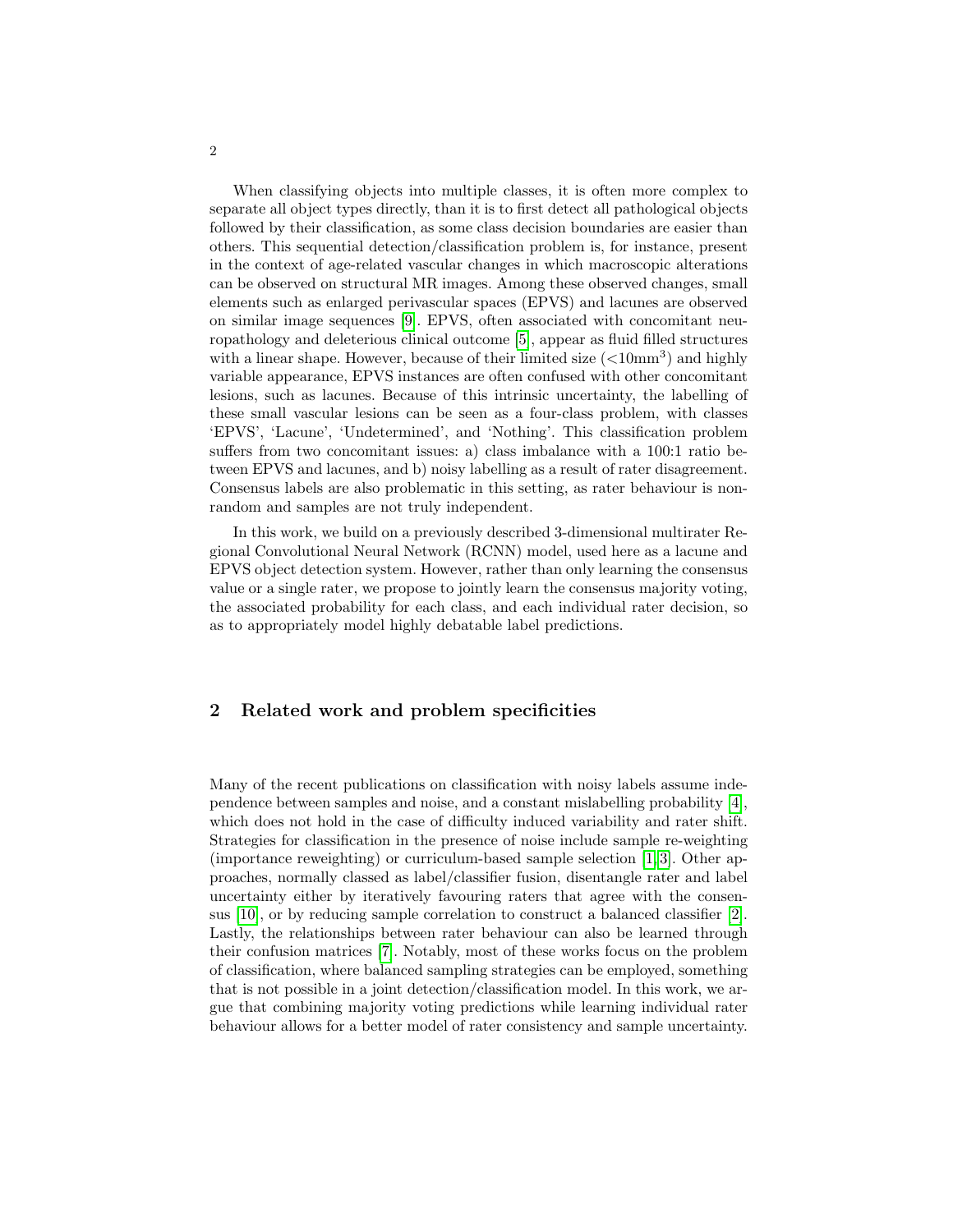

<span id="page-2-0"></span>Fig. 1. Detection and multirater classification architecture framework. In this work focus is put on the classification branch (red dashed) further detailed on the second row along with the description of the different training regimes.

## 3 Methods

#### 3.1 Network architecture

The multirater 3D RCNN framework presented in [\[6\]](#page-8-5) is composed of four stages: 1) a backbone network learning the features using as target a distance map to the objects of interest; 2) a region proposal network (RPN) regressing the location of candidate centres of mass of target objects together with their spatial scale; 3) patches from the RPN representation are fed into a two layer network in order to regress the average object classification and object shape; 4) a multibranch fully connected layer is used to model the behaviour of each rater. (see Fig. [1.](#page-2-0))

Shape encoding Instead of modelling each object by its encompassing cuboid [\[6\]](#page-8-5), the shape of each candidate object is encoded as a four-parameter simplified encompassing ellipsoid, namely using the largest eigenvalue, the two first components of the associated eigenvector and the value of fractional anisotropy of the associated tensor.

#### 3.2 Multi-rater classification

The classification of the candidate objects is defined as a four-class problem, i.e. EPVS, Lacune, Undetermined, Nothing. From a human-rater point of view, the classification can be seen in two different ways: a multi-rater consensus, here modeled as the probability of a class to be chosen among the six raters computed as the average rating, and a rater-specific categorical label.

Consensus average classification When modelling the consensus/average rater, the training can be performed using either a hard or a probabilistic classification, or a combination of both. Note, here, the hard classification corresponds simply to the majority voting categorical consensus, while the continuous probability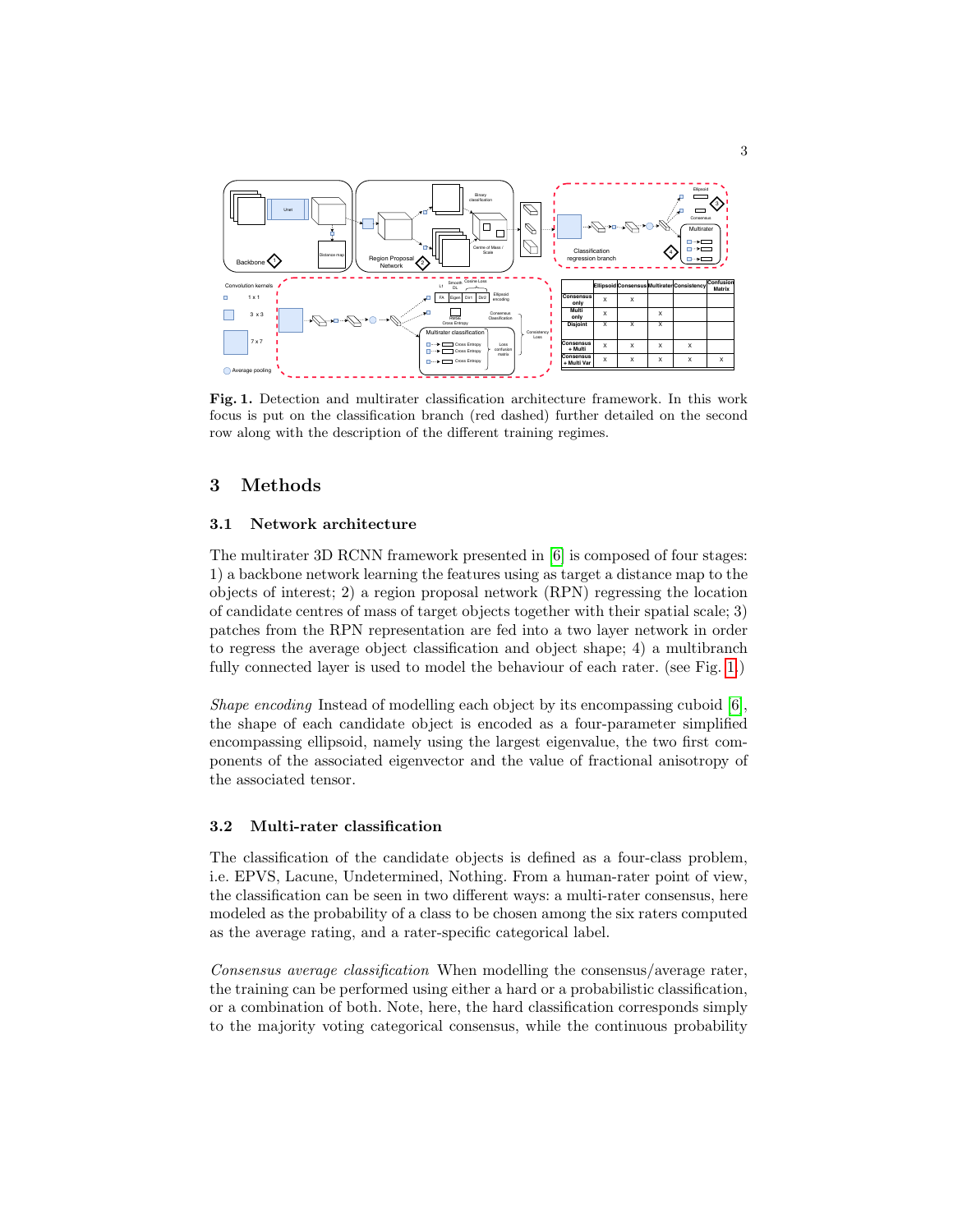encodes the uncertainty over the final classification. As a consequence, a crossentropy loss is used to learn the consensus, while a root mean square error loss is used over the resulting class probabilities.

Independent rater modelling In the last stage of classification, a cross-entropy loss is used to learn each rater label independently. Inter-rater behaviour can be enforced through a variability loss  $(L_{var})$  penalizing the difference between the effective and predicted probabilistic confusion matrices. Noting C (resp.  $\widehat{C}$ ) the observed (resp. predicted) confusion matrix,  $L_{var} = \sum_{(i,j)} |C_{i,j} - C_{i,j}|$ 

Ideally, we would also like to have consistency between the predicted group consensus and the consensus of individual prediction. In order to achieve this, the following consistency loss  $L_{cons}$  is introduced:

$$
L_{cons} = \sqrt{\sum_{k=1}^{K} \hat{p}_k - \frac{1}{R} \sum_{r=1}^{R} \hat{p}_{kr}}
$$

with  $\hat{p}_k$  denoting the predicted consensus probability, and  $\hat{p}_{kr}$  denoting the predicted probability given by rater  $r$  for class  $k$ .

Compensating for inter-rater variability and enhancing individual rater characteristics The EPVS labelling problem is highly variable in terms of rater agreement; sometimes all raters agree with each other, while other times raters converge to completely different decisions. As a consequence, when predicting the group consensus, we have enforced consensus learning from samples of high agreement. To this effect, sample importances were downweighted according to their observed variability, here expressed as  $var = 1 - \sum_{k=1}^{K} p_k^2$ , where  $p_k$  is the observed classification probability for class  $k$ . The sample is then weighted by  $\exp(-var)$ . Conversely, when modelling individual raters, and in order to learn rater-specific behaviours, we promote samples for which the individual rater disagrees with the consensus. This is achieved by weighting each rater-sample combination by the inverse of its contribution to the consensus  $(1/p_{k^r})$ , where  $p_{k_r}$  is the observed probability for the sample to be classified as k if rater r labels it as k.

#### 4 Data and experiments

#### 4.1 Data

16 subjects that were part of a large tri-ethnic cohort investigating the relationship between cardiovascular risk factors and brain health [\[8\]](#page-8-6) were chosen due to their elevated vascular burden. 4147 EPVS and lacunes were manually segmented using jointly 1mm3 structural MR sequences (T1, T2, FLAIR) using ITKSnap<sup>[9](#page-3-0)</sup>. Individual segmented lesions, defined using connected components,

<span id="page-3-0"></span> $^9$  <http://www.itksnap.org/pmwiki/pmwiki.php?n=Main.HomePage>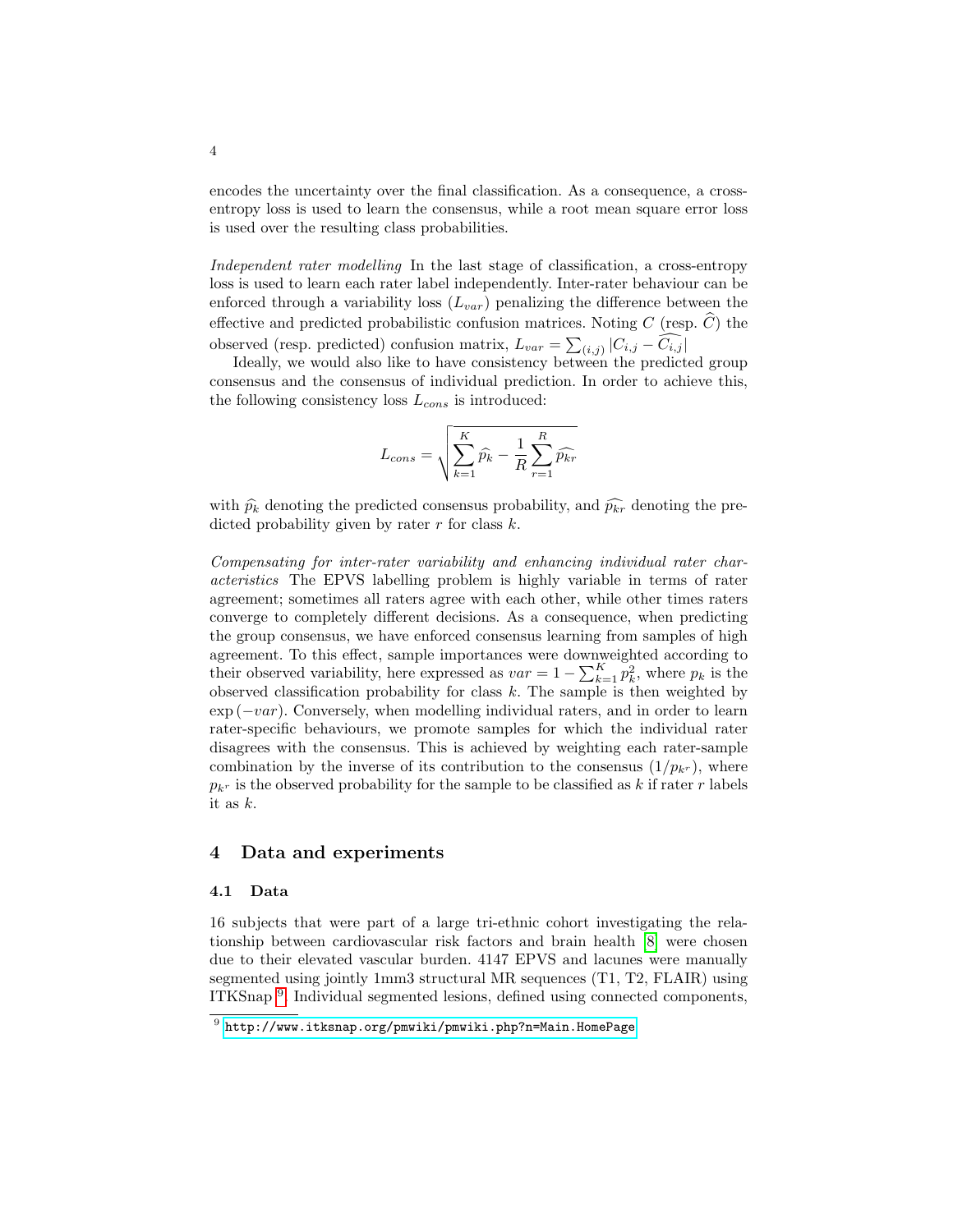

<span id="page-4-0"></span>Fig. 2. Comparison of EPVS probability distributions quantitatively evaluated in terms of KLD and absolute error (mean sd).

were then classified by six trained raters using an in house dedicated viewer. Only objects bigger than 5 voxels were used in this study, resulting in a database of 2202 elements. 14 subjects were used for training and two subjects for testing. The test set contained 184 objects that were all classified at least by one rater as EPVS. Inter-rater accuracy ranged from 0.47 to 0.92 with a mean of 0.72.

#### 4.2 Training modes

In order to investigate the model's ability to handle label noise, different training regimes were adopted (see Fig. [1\)](#page-2-0): 1) Training only the shape  $+$  consensus classification (Consensus only); 2) Staged training of the shape encoding followed by the independent rater multihead (Multi Only); 3) Staged training of shape and classification, followed by training the independent rater multihead (Disjoint); 4) Staged training of 'shape and consensus only', followed by 'multihead only' finishing by 'shape, consensus and multihead' with consistency loss (Consensus  $+$  Multi); 5) Training as in 4, with an extra loss over the confusion matrix  $L_{var}$ . All models were trained for 10000 iterations with a learning rate of  $10^{-4}$  and using the Adam optimiser.

## 5 Experiments and Results

#### 5.1 Consensus probability

As a first experiment, we investigate the ability of each training mode to appropriately predict the distribution of EPVS classification probabilities. Figure [2](#page-4-0) presents the joint histograms of the target and predicted distributions. The resulting Kullback-Leibler Divergence (KLD) over the distributions are displayed below along with the mean absolute error in prediction. Results show that all methods explicitly learning the average consensus are able to reproduce it well. The ability of the different models to reproduce individual rater behaviour was evaluated by comparing predicted inter-rater agreement with observed inter-rater agreement. Figure [3](#page-5-0) presents the pairwise agreement results between observations and between predictions, and measures of correlation and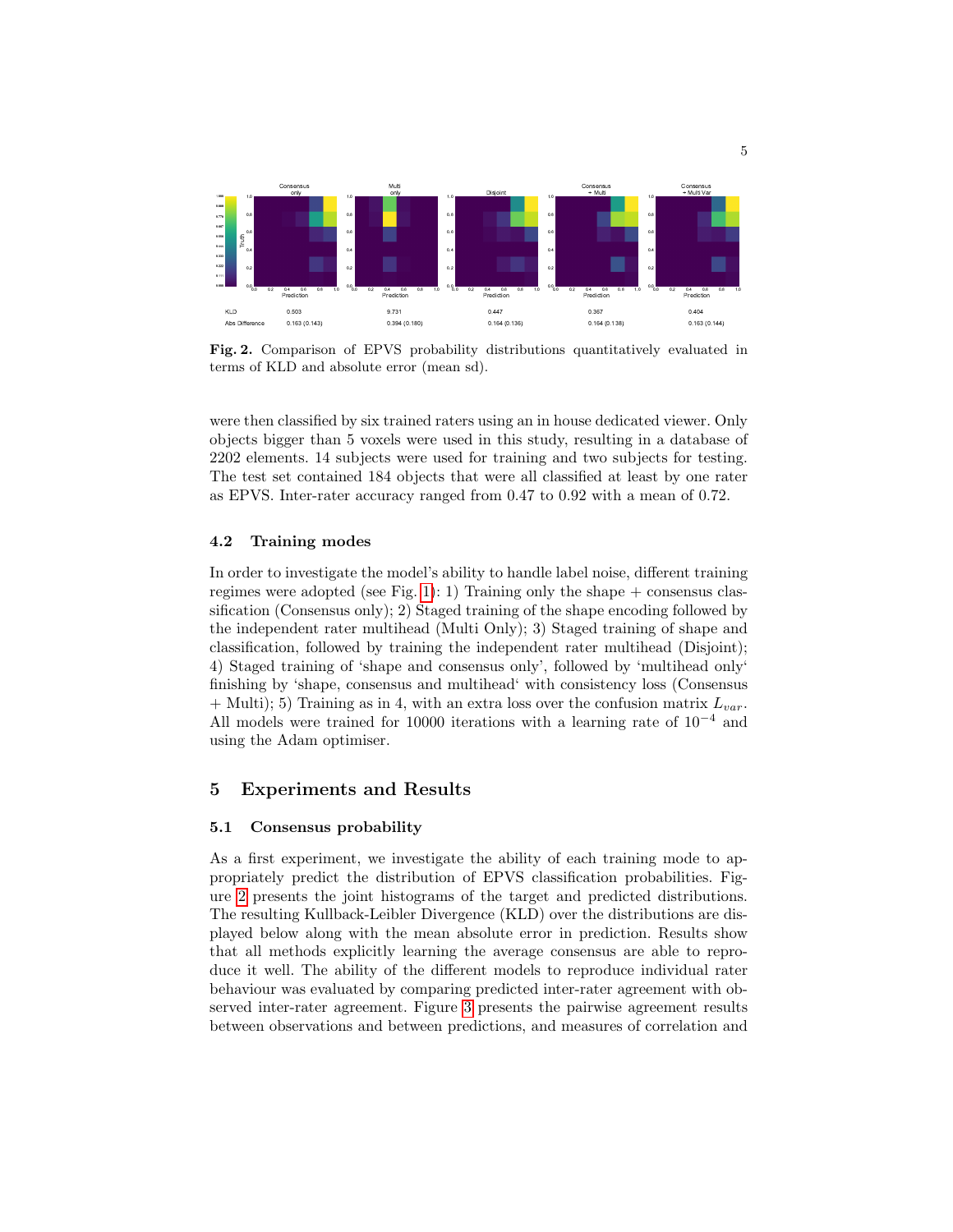

<span id="page-5-0"></span>Fig. 3. Pairwise agreement scores between observed rater labels compared to the agreement scores between categorized individual rater predictions for each training mode. The left most element is the target inter-rater behaviour. Pearson correlation coefficient and mean absolute difference against the target inter-rater behaviour are presented below.

absolute difference between agreement matrices. One can note that, as expected, no inter-rater behaviour is learnt when adopting the 'Consensus only' framework. Furthermore, we observe that the inter-rater agreement learnt with both the 'Multi only' and the 'Disjoint' model is exacerbated compared to the truth. This rater behaviour exacerbation fades away when enforcing consistency between multi-rater consensus predictions and the consensus of individual rater predictions (i.e. 'Consensus+Multi' model).

#### 5.2 Consistency between consensus and multirater average

This experiment aims to test the efficacy of the loss function introduced in Section 3.2 with the aim of promoting the agreement between the multi-rater consensus labelling and the consensus of individual predictions. Figure [4](#page-5-1) left presents the boxplots of the difference between the average of the predicted



<span id="page-5-1"></span>Fig. 4. Left: Boxplot of the consistency error between predicted consensus probability and average of individual raters predictions. Right: Spearman coefficient between predicted probability of classifying the element as an EPVS and measured precision  $(1/var)$  over multiple models. ProbE refers to the predicted probability of an EPVS for the consensus of raters.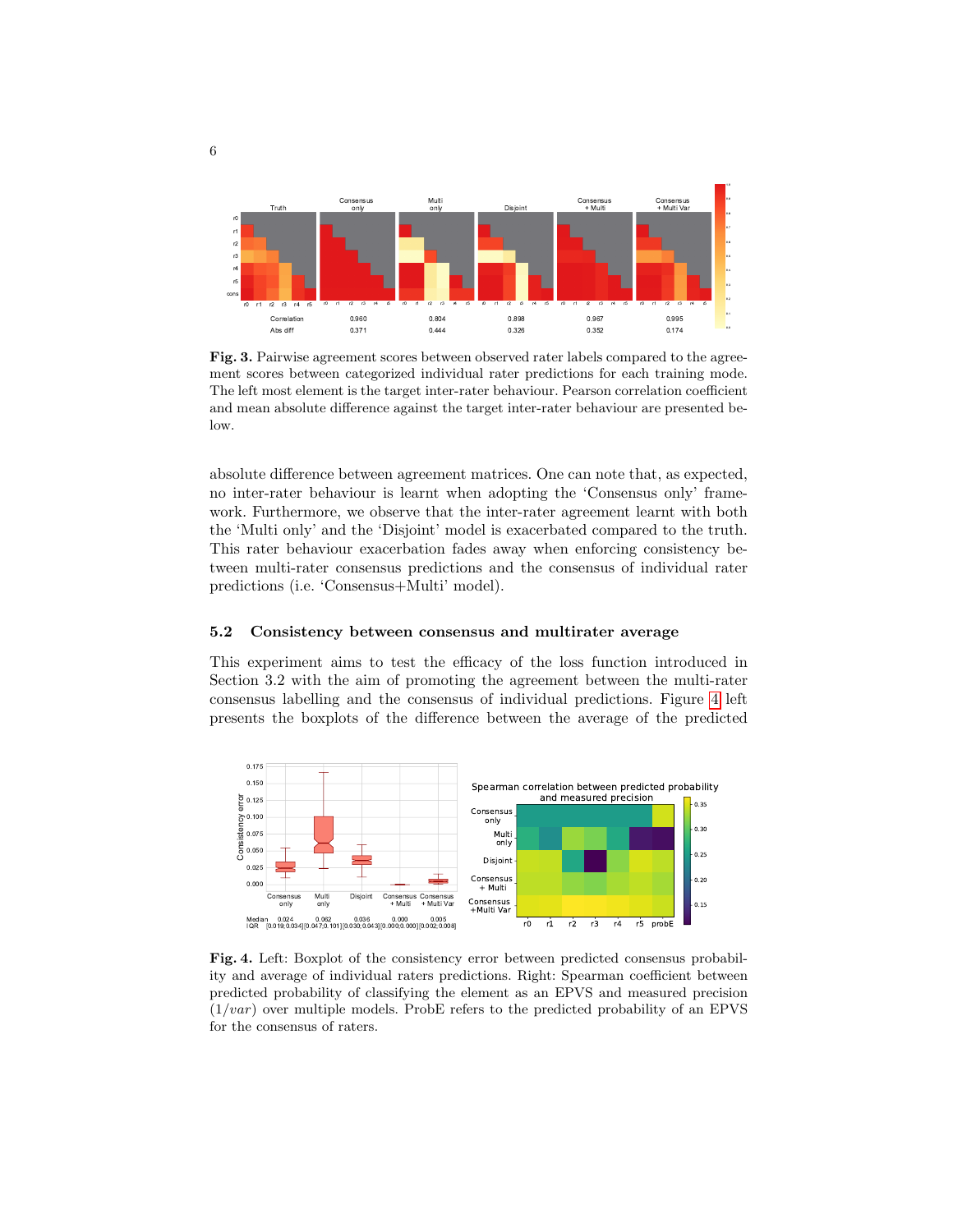

<span id="page-6-0"></span>Fig. 5. Boxplot of the predicted probabilities for the agreeing and disagreeing cases for each rater with the best training regime (Consensus  $+$  Multi Var).

individual raters and the consensus prediction. Numerical results of median and interquartile range are presented below the graph. Training regimes that promote consistency between the consensus prediction and the average of independent predictions both reach, as expected, a very high level of consistency. Conversely, simpler models only optimising for independent rater predictions do not achieve a good consensus estimation.

#### 5.3 Variability, disagreements and individual rater quality

In this experiment, we would like to assess if the probabilistic predictions of each individual rater provide a good proxy for sample uncertainty (defined as the variability of individual ratings). To this end, we estimate the Spearman correlation coefficient between each individual prediction and the measured precision defined as  $1/var$ , displayed on Figure [4](#page-5-1) (right). As already noted from Figure [3,](#page-5-0) no rater-specific information can be modeled using only the consensus. Individualized rater predictions were found to be strongly associated with overall variability, primarily when consistency losses were applied.

#### 5.4 Labelling introspection

We used the best overall model ('Consensus+Multi Var') to study the distribution of probabilistic predictions for objects whose rater classification was in agreement with the consensus versus objects where there was rater disagreement, plotted in Figure [5.](#page-6-0) High prediction probabilities for individual raters were found to be a good surrogate marker rater agreement and rater consistency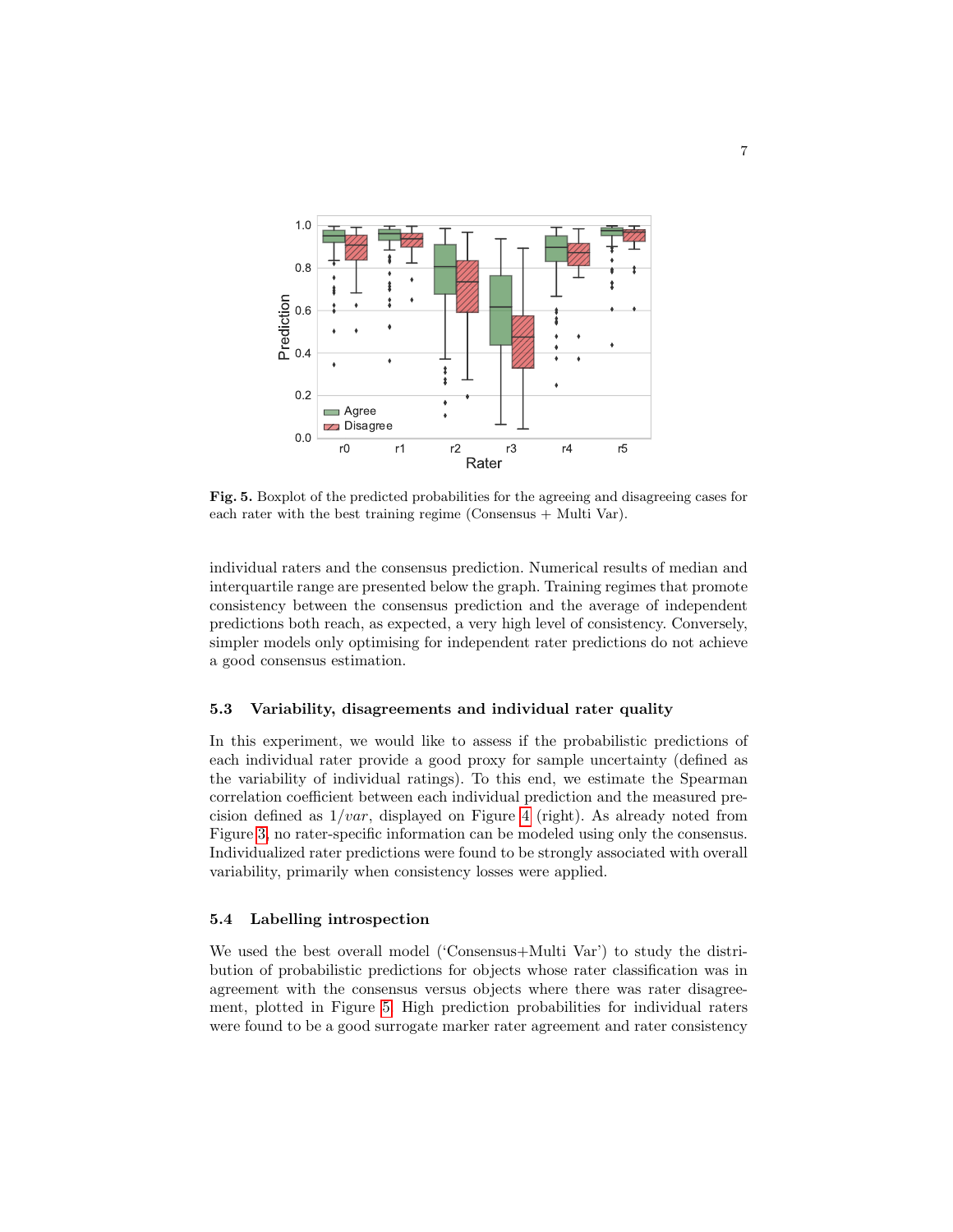over training samples. Results suggest that rater 3, and to a lesser degree rater 2, displayed inconsistent labelling behaviour. Interestingly, when asked about their rating practice, both raters 2 and 3 indicated having undergone clinical retraining, possibly explaining the observed shift in their labelling. Retraining the model without these two raters resulted in an improvement in the consensus prediction, with a KLD reduced to 0.202 and a mean absolute error over the predicted probability of 0.15. This experiment suggests that one can use the proposed framework to identify not only inter-rater disagreement but also intra-rater inconsistency, and potentially correct for it.

### 6 Discussion and conclusion

In this work, we investigated different training regimes in presence of noisy labelling with the aim of predicting both rater consensus and individualized predictions. We found that promoting agreement between predicted multi-rater consensus and the consensus of individualized predictions can provide good model accuracy together with the ability to introspect rater behaviour, thus not only allowing the identification of noisy labels/subjects but also assessing rater skills so as to prevent bias in large scale studies and enforce appropriate radiological training. Future work will explore the use of this information in an active learning setting and develop the accuracy of the multi-rater model estimates.

Acknowledgments We are extremely grateful to all the participants of the SABRE study, and past and present members of the SABRE team. This work was supported by an Alzheimer's Society Junior Fellowship (AS-JF-17-011), the Wellcome/EPSRC Centre for Medical Engineering [WT 203148/Z/16/Z], IMI2 grant AMYPAD [115952], the MSCA-ITN-Demo [721820], and the Wellcome Flagship Programme in High-Dimensional Neurology. The SABRE study was funded at baseline by the Medical Research Council, Diabetes UK, and the British Heart Foundation. At follow-up, the study was funded by the Wellcome Trust (067100, 37055891 and 086676/7/08/Z), the British Heart Foundation (PG/06/145, PG/08/103/ 26133, PG/12/29/29497 and CS/13/1/30327) and Diabetes UK (13/0004774). We gratefully acknowledge NVIDIA corporation for the donation of a GPU Tesla K40 that was used in the preparation of this work.

# References

- <span id="page-7-0"></span>1. Bouguelia, M.R., Nowaczyk, S., Santosh, K.C., Verikas, A.: Agreeing to disagree: active learning with noisy labels without crowdsourcing. International Journal of Machine Learning and Cybernetics 9(8), 1307–1319 (aug 2018)
- <span id="page-7-2"></span>2. Hongzhi Wang, Suh, J.W., Das, S.R., Pluta, J.B., Craige, C., Yushkevich, P.A.: Multi-Atlas Segmentation with Joint Label Fusion. IEEE TPAMI 35(3), 611–623 (mar 2013).<https://doi.org/10.1109/TPAMI.2012.143>
- <span id="page-7-1"></span>3. Jiang, L., Zhou, Z., Leung, T., Li, L.J., Fei-Fei, L.: MentorNet: Learning Data-Driven Curriculum for Very Deep Neural Networks on Corrupted Labels (dec 2017), <http://arxiv.org/abs/1712.05055>